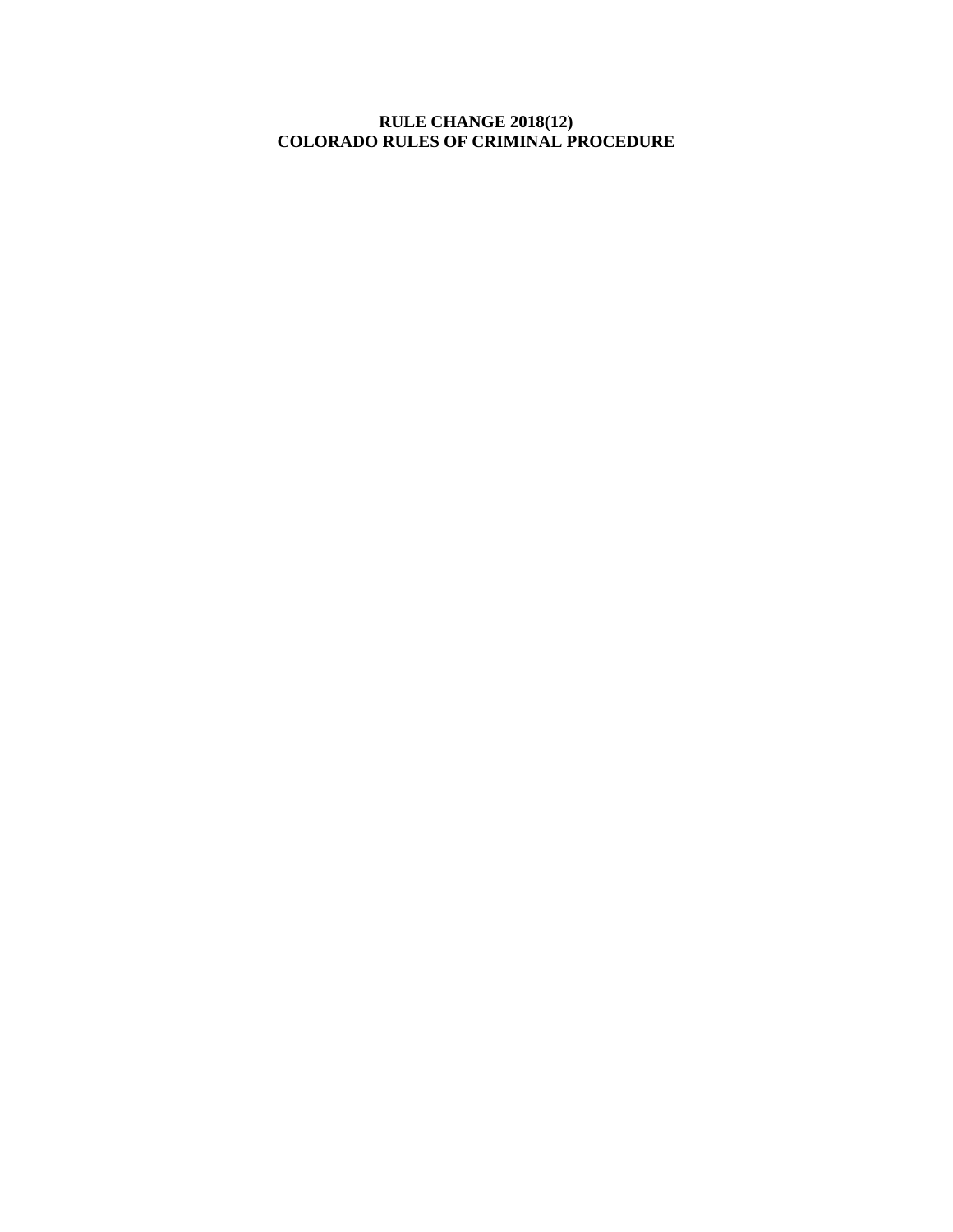# **Rule 15. Depositions**

**(a) – (c)** [NO CHANGE]

**(d) Taking and Preserving Depositions.** Depositions shall be taken and transcribed as directed by the court. All depositions shall be preserved by video recording at the expense of the requesting party. A copy of the video recording may direct and upon completion shall be lodged-filed with the clerk of the court and provided to the opposing party.

# **(e)** [NO CHANGE]

**(f) Copies Transcripts of Depositions to Defendant.** If the deposition is taken at the instance of the prosecution, a transcribed copy of it shall be furnished without cost to the defendant promptly upon the defendant's request. The requesting party shall file a transcript of the deposition with the clerk of the court and provide a copy to the opposing party without cost.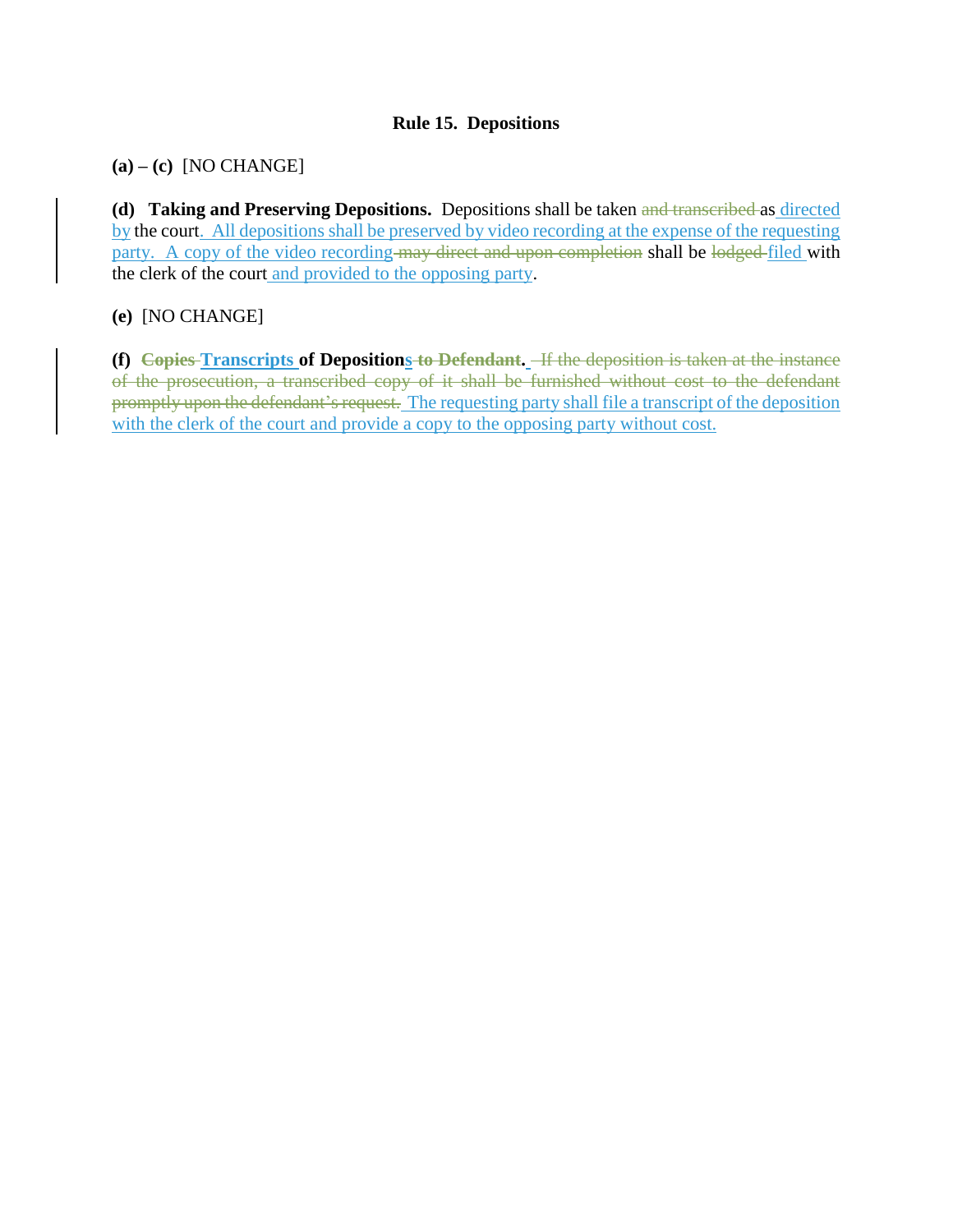#### **Rule 24. Trial Jurors**

#### **(a)** through **(f)** [NO CHANGE]

**(g) Juror Questions.** Jurors shall be allowed to submit written questions to the court for the court to ask of witnesses during trial, in compliance with procedures established by the trial court. The trial court shall have the discretion to prohibit or limit questioning in a particular trial for reasons related to the severity of the charges, the presence of significant suppressed evidence or for other good cause. After giving the parties notice and an opportunity to be heard on each question, the court shall determine whether to ask the submitted question. The trial court shall permit appropriate follow-up questions from the parties within the scope of the jurors' questions. The trial court shall have the discretion to prohibit or limit questioning in a particular trial for reasons related to the severity of the charges, the presence of significant suppressed evidence or for other good cause.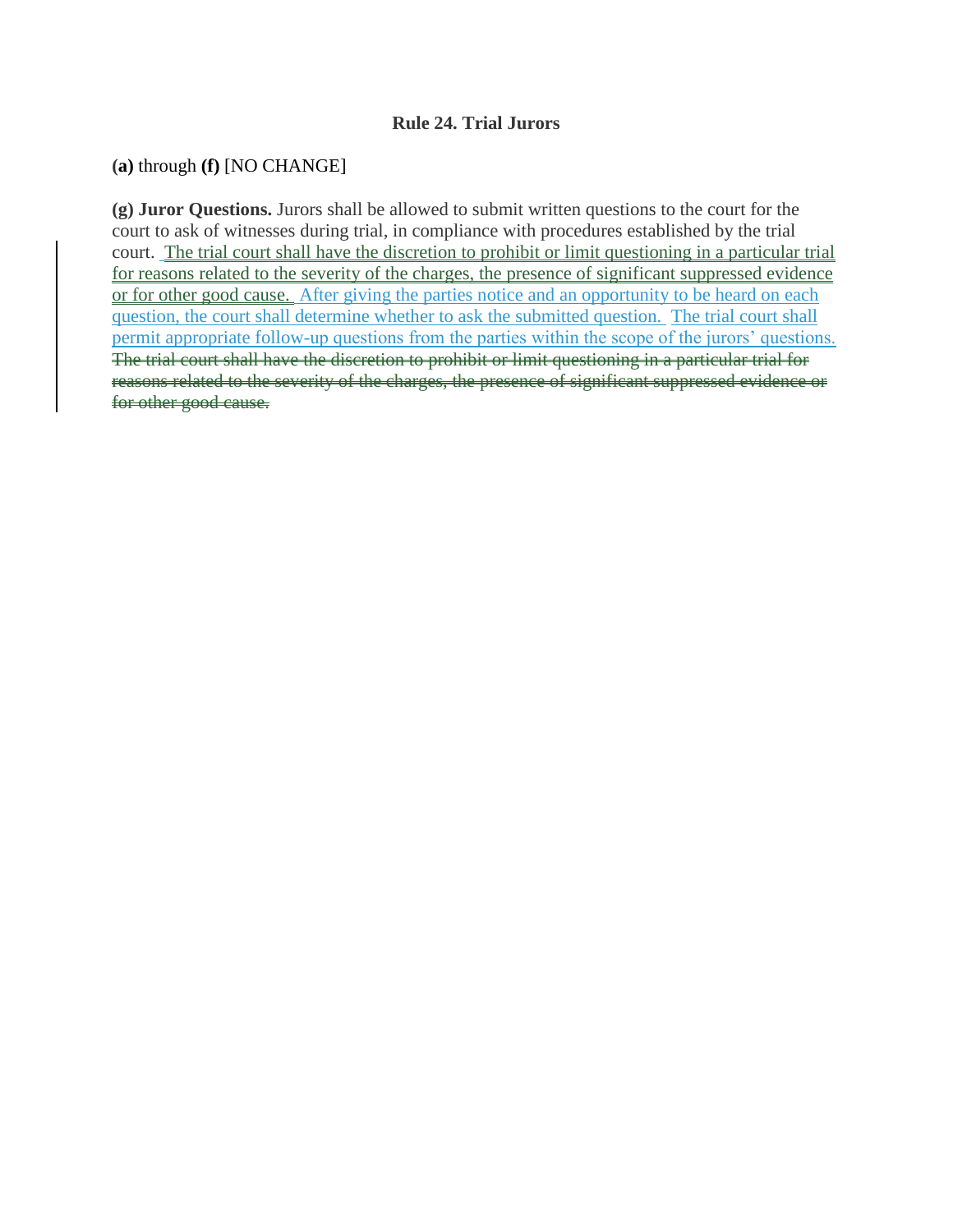#### **Rule 49.5 Electronic Filing and Service System**

**(a) Types of Cases Applicable.** E-Filing and E-Service may be used for certain cases filed in the courts of Colorado as the service becomes available. The availability of the E-System for criminal cases will be determined by the Colorado Supreme Court and announced through its website www.jbits.courts.state.co.us/efiling/ and through published directives to the clerks of the affected court systems.

### **(b)-(l)** [NO CHANGE]

### **(m) Form of Electronic Documents.**

**(1) Electronic Document Format, Size, and Density.** Electronic document format, size, and density shall be as specified by Chief Justice Directive # 11-01.

**(2) Multiple Documents.** Multiple documents (including proposed orders) may be filed in a single electronic filing transaction. Each document (including proposed orders) in that filing must bear a separate document title.

**(3) Proposed Orders.** Proposed orders shall be E-Filed in editable format. Proposed orders that are E-Filed in a non-editable format shall be rejected by the clerk's office and must be resubmitted. In courts where proposed orders are not required, a proposed order need not be filed with the court.

### **(n)-(o) [NO CHANGE]**

### **COMMENTS**

#### **2014**

[1] The Court authorized service provider for the program is the Integrated Colorado Courts E-Filing System (www.jbits.courts.state.co.us/icces).

[2] "Editable Format" is one which is subject to modification by the court using standard means, such as Word or WordPerfect format.

[3] C.R.C.P. 77 provides that courts are always open for business. This rule is intended to comport with that rule.

### **2017**

[4] Effective November 1, 2016, the name of the court authorized service provider changed from the "Integrated Colorado Courts E-Filing System" to "Colorado Courts E-Filing" (www.jbits.courts.state.co.us/efiling/).

### **2018**

[5] The website for the Colorado Courts E-filing system is now [www.courts.state.co.us/efiling.](http://www.courts.state.co.us/efiling)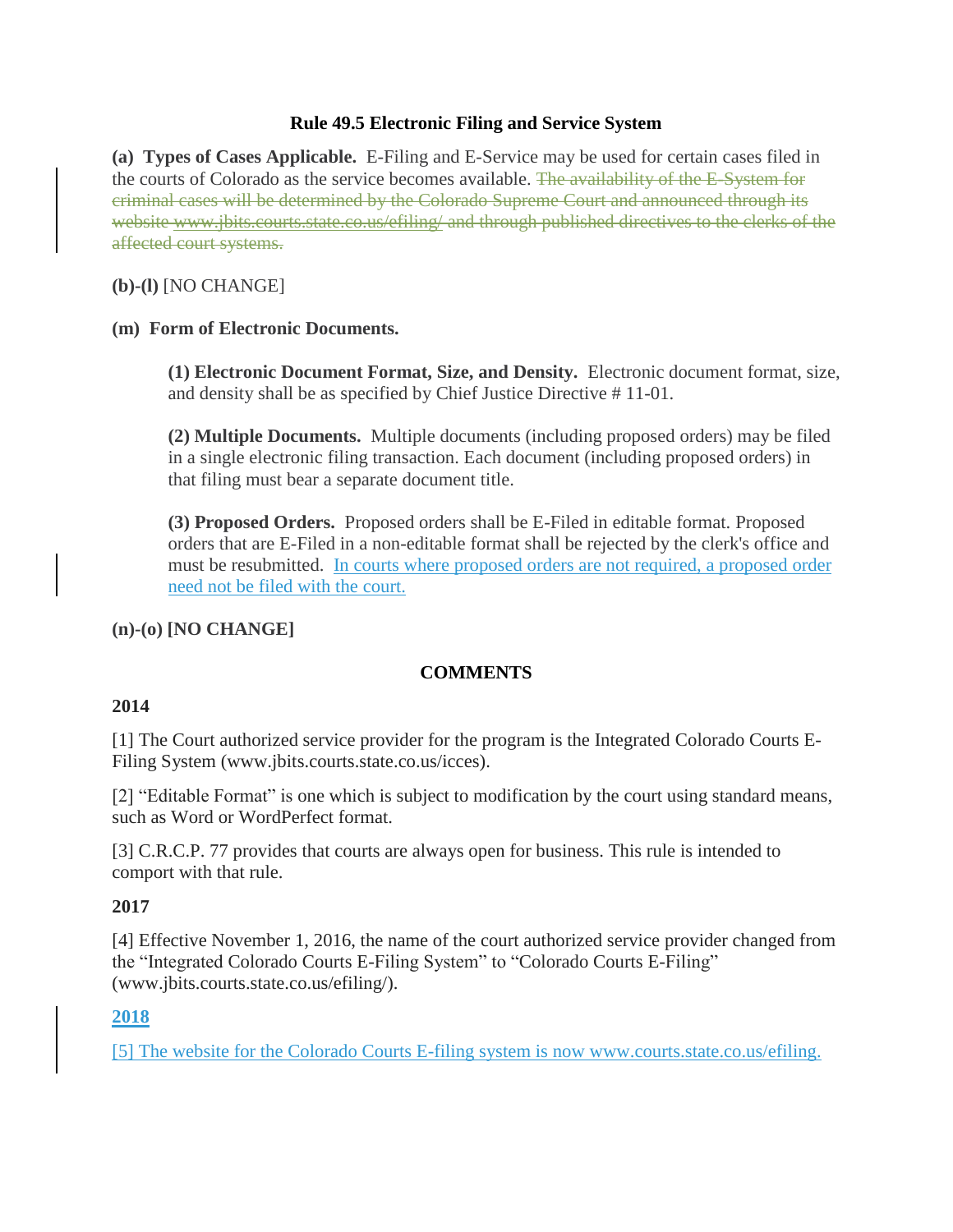# **Rule 15. Depositions**

**(a) – (c)** [NO CHANGE]

**(d) Taking and Preserving Depositions.** Depositions shall be taken as directed by the court. All depositions shall be preserved by video recording at the expense of the requesting party. A copy of the video recording shall be filed with the clerk of the court and provided to the opposing party.

**(e)** [NO CHANGE]

**(f) Transcripts of Depositions.** The requesting party shall file a transcript of the deposition with the clerk of the court and provide a copy to the opposing party without cost.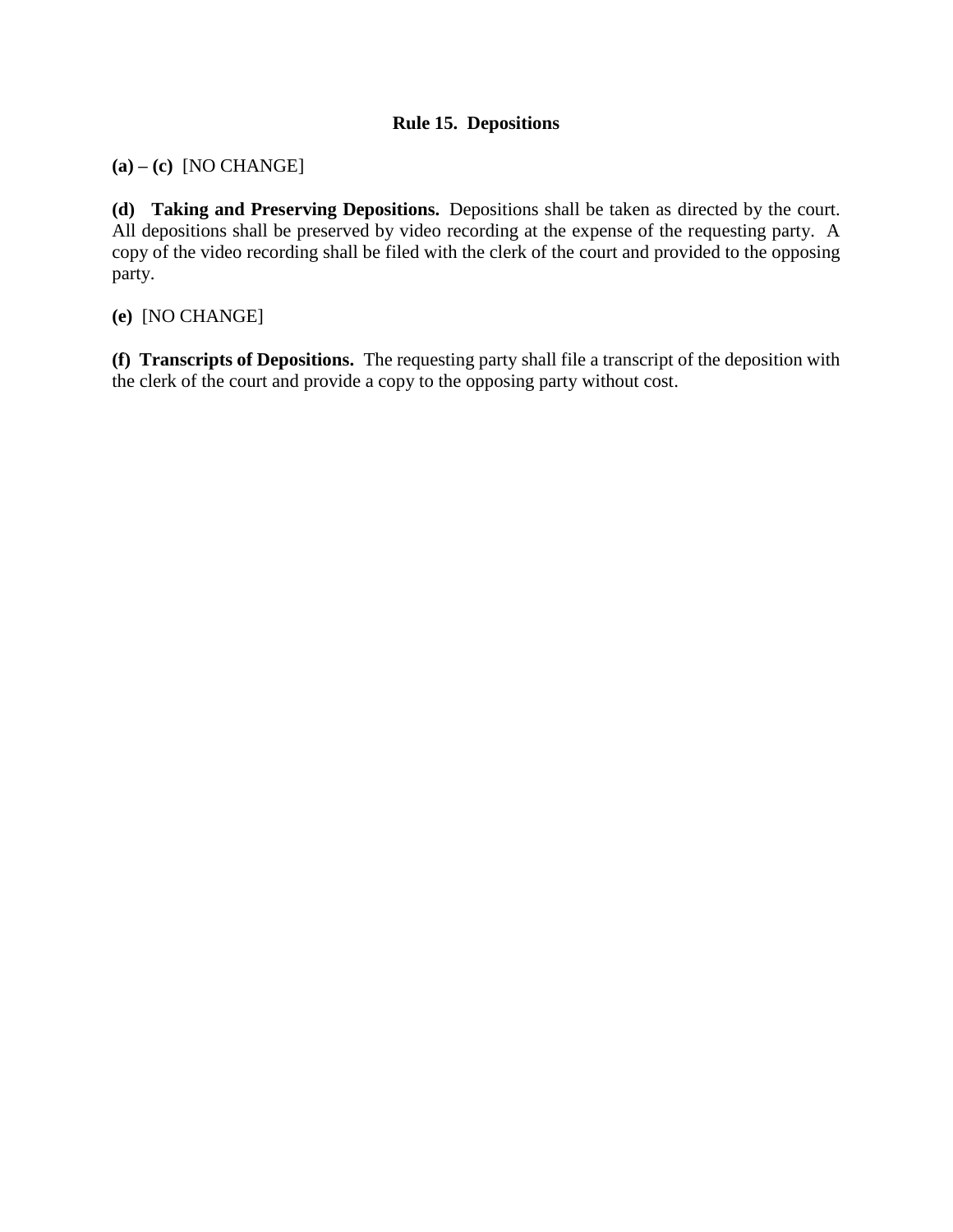#### **Rule 24. Trial Jurors**

#### **(a)** through **(f)** [NO CHANGE]

**(g) Juror Questions.** Jurors shall be allowed to submit written questions to the court for the court to ask of witnesses during trial, in compliance with procedures established by the trial court. The trial court shall have the discretion to prohibit or limit questioning in a particular trial for reasons related to the severity of the charges, the presence of significant suppressed evidence or for other good cause. After giving the parties notice and an opportunity to be heard on each question, the court shall determine whether to ask the submitted question. The trial court shall permit appropriate follow-up questions from the parties within the scope of the jurors' questions.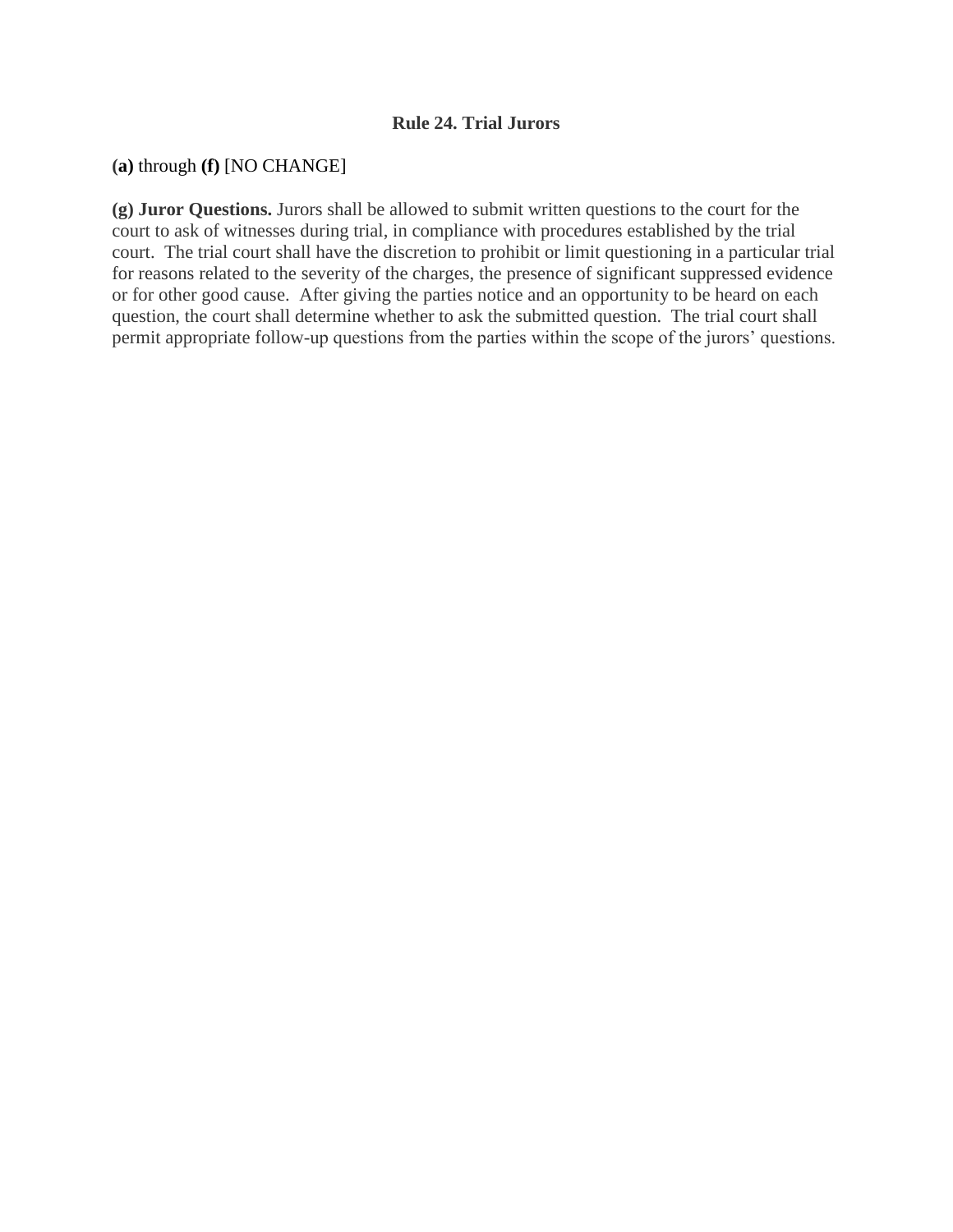### **Rule 49.5 Electronic Filing and Service System**

**(a) Types of Cases Applicable.** E-Filing and E-Service may be used for certain cases filed in the courts of Colorado as the service becomes available.

**(b)-(l)** [NO CHANGE]

#### **(m) Form of Electronic Documents.**

**(1) Electronic Document Format, Size, and Density.** Electronic document format, size, and density shall be as specified by Chief Justice Directive # 11-01.

**(2) Multiple Documents.** Multiple documents (including proposed orders) may be filed in a single electronic filing transaction. Each document (including proposed orders) in that filing must bear a separate document title.

**(3) Proposed Orders.** Proposed orders shall be E-Filed in editable format. Proposed orders that are E-Filed in a non-editable format shall be rejected by the clerk's office and must be resubmitted. In courts where proposed orders are not required, a proposed order need not be filed with the court.

**(n)-(o) [NO CHANGE]** 

# **COMMENTS**

#### **2014**

[1] The Court authorized service provider for the program is the Integrated Colorado Courts E-Filing System (www.jbits.courts.state.co.us/icces).

[2] "Editable Format" is one which is subject to modification by the court using standard means, such as Word or WordPerfect format.

[3] C.R.C.P. 77 provides that courts are always open for business. This rule is intended to comport with that rule.

### **2017**

[4] Effective November 1, 2016, the name of the court authorized service provider changed from the "Integrated Colorado Courts E-Filing System" to "Colorado Courts E-Filing" (www.jbits.courts.state.co.us/efiling/).

### **2018**

[5] The website for the Colorado Courts E-filing system is now [www.courts.state.co.us/efiling.](http://www.courts.state.co.us/efiling)